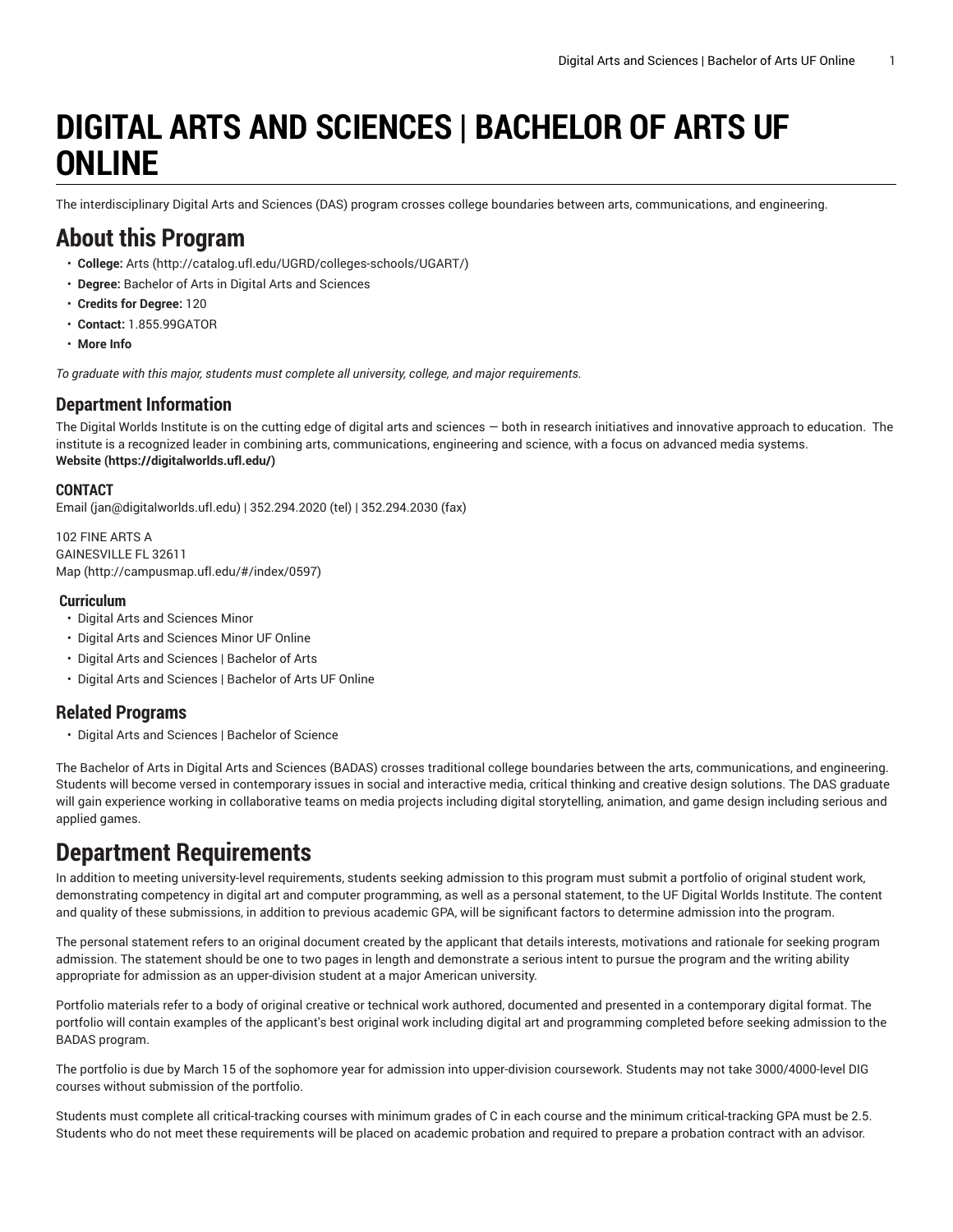Students normally are given two terms in which to remove their deficit points; however, students who do not satisfy the conditions of the first term of probation may be dismissed from the program.

#### **Critical Tracking**

Critical Tracking records each student's progress in courses that are required for entry to each major. Please note the critical-tracking requirements below on a per-semester basis.

Equivalent critical-tracking courses as determined by the State of Florida Common Course [Prerequisites](http://www.flvc.org/cpp/displayRecord.jsp?cip=500102&track=01) ([http://www.flvc.org/cpp/displayRecord.jsp?](http://www.flvc.org/cpp/displayRecord.jsp?cip=500102&track=01) [cip=500102&track=01\)](http://www.flvc.org/cpp/displayRecord.jsp?cip=500102&track=01) may be used for transfer students.

# **Semester 1**

- Complete 2 of 11 critical-tracking courses: ARH 2000; DIG 2121; DIG 2632; DIG 3097; DIG 3525C; DIG 3526C; DIG 3873; DIG 3588C; DIG 4841; DIG 4970; or MAC 1140 with a minimum grade of C
- 2.5 GPA required for all critical-tracking courses
- 2.0 UF GPA

### **Semester 2**

- Complete 2 additional critical-tracking courses with a minimum grade of C
- 2.5 GPA required for all critical-tracking courses
- 2.0 UF GPA

### **Semester 3**

- Complete 2 additional critical-tracking course with a minimum grade of C
- 2.5 GPA required for all critical-tracking courses
- 2.0 UF GPA

### **Semester 4**

- Complete 1 additional critical-tracking course with a minimum grade of C
- 2.5 GPA required for all critical-tracking courses
- 2.0 UF GPA

### **Semester 5**

- Complete 1 additional critical-tracking course with a minimum grade of C
- 2.5 GPA required for all critical-tracking courses
- 2.0 UF GPA

### **SEMESTER 6**

- Complete 1 additional critical-tracking course with a minimum grade of C
- 2.5 GPA required for all critical-tracking courses
- 2.0 UF GPA

## **SEMESTER 7**

- Complete 1 additional critical-tracking course with a minimum grade of C
- 2.5 GPA required for all critical-tracking courses
- 2.0 UF GPA

### **SEMESTER 8**

- Complete remaining critical-tracking course with a minimum grade of C
- 2.5 GPA required for all critical-tracking courses
- 2.0 UF GPA

#### **Model Semester Plan**

To remain on track, students must complete the appropriate critical-tracking courses, which appear in bold. These courses must be completed by the terms as listed above in the Critical Tracking criteria.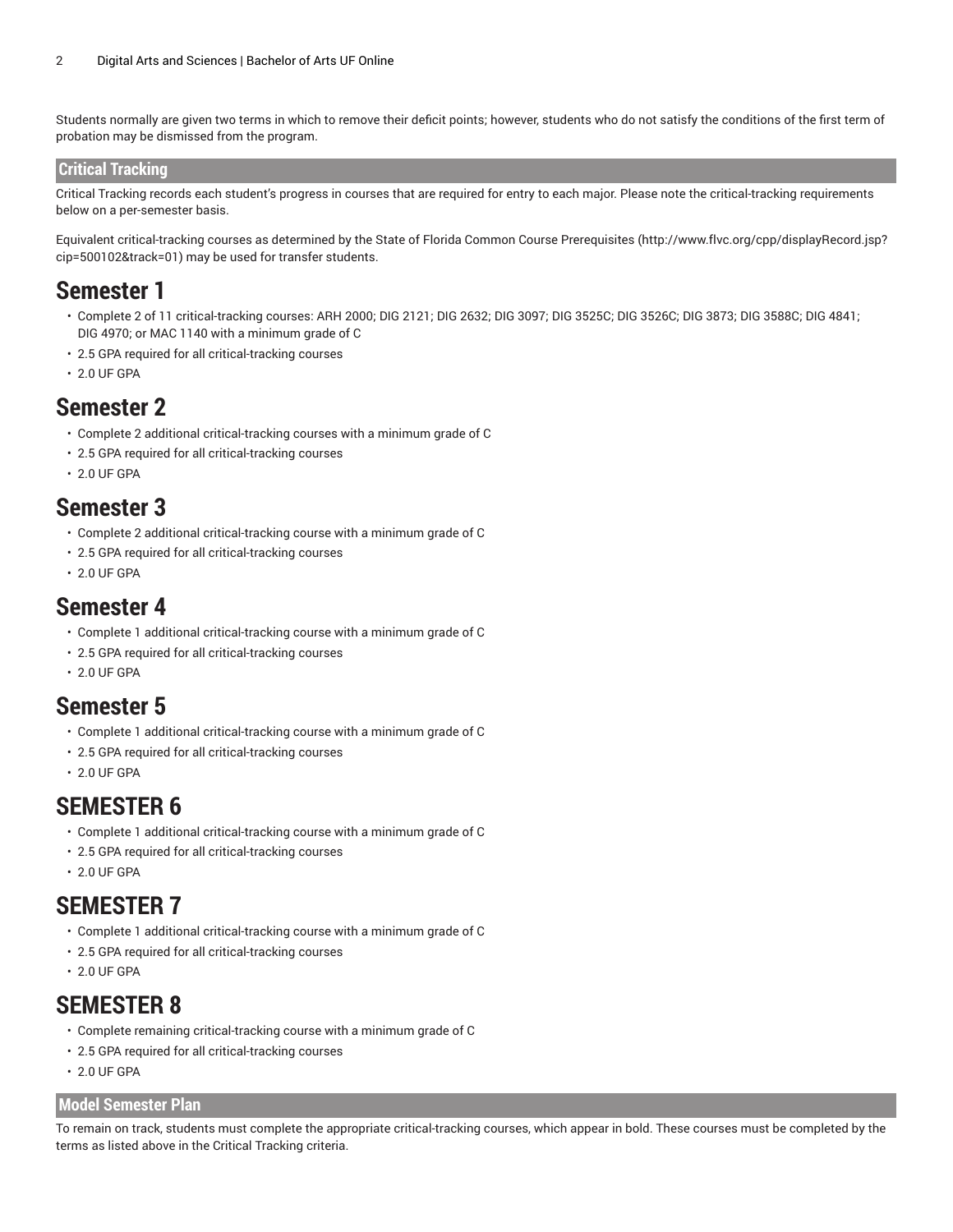This semester plan represents an example progression through the major. Actual courses and course order may be different depending on the student's *academic record and scheduling availability of courses. Prerequisites still apply.*

| <b>Course</b><br><b>Semester One</b> | <b>Title</b>                                                                                                                | <b>Credits</b>   |  |  |  |
|--------------------------------------|-----------------------------------------------------------------------------------------------------------------------------|------------------|--|--|--|
| <b>ARH 2000</b>                      | Art Appreciation: American Diversity and Global Arts (Critical Tracking; State Core Gen Ed<br>Humanities; Gen Ed Diversity) |                  |  |  |  |
| <b>DIG 2005</b>                      | Introduction to Digital Technologies                                                                                        | 3                |  |  |  |
| <b>DIG 2021</b>                      | Foundations of Digital Culture                                                                                              | 3                |  |  |  |
| <b>DIG 2632</b>                      | <b>Creating Mobile Games (Critical Tracking)</b>                                                                            | 3                |  |  |  |
| <b>Gen Ed Composition</b>            |                                                                                                                             |                  |  |  |  |
|                                      |                                                                                                                             | 3                |  |  |  |
| <b>Semester Two</b>                  | <b>Credits</b>                                                                                                              | 15               |  |  |  |
|                                      |                                                                                                                             | 3                |  |  |  |
| Quest 1 (Gen Ed Humanities)          |                                                                                                                             |                  |  |  |  |
| <b>DIG 2121</b>                      | Principles of Digital Visualization (Critical Tracking)                                                                     | 3                |  |  |  |
| <b>DIG 3313C</b>                     | 2D Digital Animation Techniques                                                                                             | 3                |  |  |  |
| MAC 1140                             | Precalculus Algebra (Critical Tracking; State Core Gen Ed Mathematics)                                                      | $\mathbf{3}$     |  |  |  |
| <b>State Core Gen Ed Composition</b> |                                                                                                                             | 3                |  |  |  |
|                                      | <b>Credits</b>                                                                                                              | 15               |  |  |  |
| <b>Semester Three</b>                |                                                                                                                             |                  |  |  |  |
| <b>DIG 3305C</b>                     | 3D Digital Animation Techniques                                                                                             | 3                |  |  |  |
| <b>DIG 3525C</b>                     | DAS Design and Production Studio 1 (Critical Tracking)                                                                      | 3                |  |  |  |
| DIG 3713                             | <b>Game Content Production 1</b>                                                                                            | $\,$ 3           |  |  |  |
| <b>DIG 3873</b>                      | Game Systems Development 1 (Critical Tracking)                                                                              | 3                |  |  |  |
|                                      | State Core Gen Ed Social and Behavioral Sciences (http://catalog.ufl.edu/UGRD/academic-programs/general-education/          | 3                |  |  |  |
| #genedcoursestext)                   |                                                                                                                             |                  |  |  |  |
|                                      | <b>Credits</b>                                                                                                              | 15               |  |  |  |
| <b>Semester Four</b>                 |                                                                                                                             |                  |  |  |  |
|                                      | Quest 2 (Gen Ed Physical or Biological Sciences OR Gen Ed Social and Behavioral Sciences)                                   | 3                |  |  |  |
| <b>DIG 3526C</b>                     | DAS Design and Production Studio 2 (Critical Tracking)                                                                      | 3                |  |  |  |
| DIG 3124                             | Principles of Interaction & Usability                                                                                       | 3                |  |  |  |
| <b>DIG 3521</b>                      | <b>Project Methodologies</b>                                                                                                | 3                |  |  |  |
|                                      | State Core Gen Ed Biological or Physical Sciences (http://catalog.ufl.edu/UGRD/academic-programs/general-education/         | 3                |  |  |  |
| #genedcoursestext)                   |                                                                                                                             |                  |  |  |  |
|                                      | <b>Credits</b>                                                                                                              | 15               |  |  |  |
| <b>Semester Five</b>                 |                                                                                                                             |                  |  |  |  |
| DIG 3433                             | Digital Storytelling                                                                                                        | 3                |  |  |  |
| <b>DIG 3588C</b>                     | Digital Portfolio (Critical Tracking)                                                                                       | 3                |  |  |  |
| <b>Major Elective</b>                |                                                                                                                             | 3                |  |  |  |
| <b>Gen Ed Mathematics</b>            |                                                                                                                             | 3                |  |  |  |
| Elective                             |                                                                                                                             | 3                |  |  |  |
|                                      | <b>Credits</b>                                                                                                              | 15               |  |  |  |
| <b>Semester Six</b>                  |                                                                                                                             |                  |  |  |  |
| <b>DIG 3097</b>                      |                                                                                                                             |                  |  |  |  |
| <b>DIG 4154</b>                      | Entrepreneurship in New Media (Critical Tracking)<br>Writing for Interactive Media                                          | 3                |  |  |  |
|                                      |                                                                                                                             | 3                |  |  |  |
| <b>Major Elective</b>                |                                                                                                                             | 3                |  |  |  |
|                                      | Gen Ed Biological or Physical Sciences OR Gen Ed Social and Behavioral Sciences (requirement not met by Quest 2)            | 3                |  |  |  |
| Elective                             |                                                                                                                             | 3                |  |  |  |
|                                      | <b>Credits</b>                                                                                                              | 15               |  |  |  |
| <b>Semester Seven</b>                |                                                                                                                             |                  |  |  |  |
| <b>DIG 4841</b>                      | Undergraduate Research Forum (Critical Tracking)                                                                            | 3                |  |  |  |
| <b>Major Elective</b>                |                                                                                                                             | 3                |  |  |  |
| <b>Gen Ed Humanities</b>             |                                                                                                                             | 3                |  |  |  |
| Electives                            |                                                                                                                             | $\boldsymbol{6}$ |  |  |  |
|                                      | <b>Credits</b>                                                                                                              | 15               |  |  |  |
| <b>Semester Eight</b>                |                                                                                                                             |                  |  |  |  |
| <b>DIG 4970</b>                      | Senior Project in DAS (Critical Tracking)                                                                                   | 3                |  |  |  |
| <b>Major Elective</b>                |                                                                                                                             | 3                |  |  |  |
| <b>Gen Ed Humanities</b>             |                                                                                                                             | $\mathbf{3}$     |  |  |  |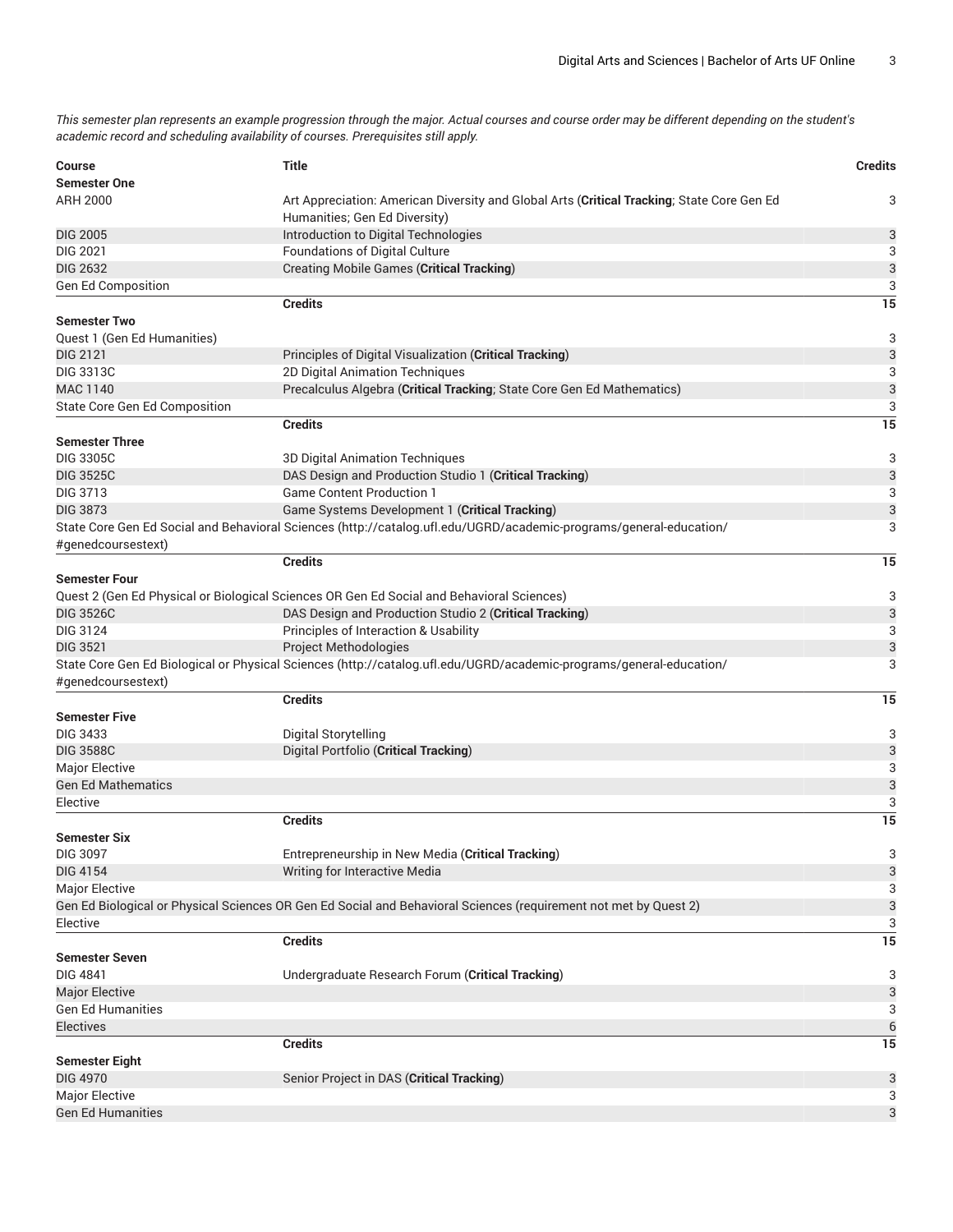**Approved Electives**

| Electives          |                      |
|--------------------|----------------------|
| <b>Credits</b>     | $\sim$ $\sim$<br>. ხ |
| Total Credits<br>. | 120                  |

| <b>Major Electives   12 Credits</b> |                                                                                                                                    |                |
|-------------------------------------|------------------------------------------------------------------------------------------------------------------------------------|----------------|
|                                     | Students are encouraged to work with faculty and advisors to construct elective sets that best meet their individual career goals. |                |
| Code                                | <b>Title</b>                                                                                                                       | <b>Credits</b> |
| <b>DIG 3506</b>                     | Interdisciplinary Design Methods for Digital Arts and Sciences                                                                     | 2              |
| <b>DIG 3691</b>                     | Blockchain Innovation in Digital Arts and Sciences                                                                                 | 3              |
| <b>DIG 3878</b>                     | <b>Game Systems Development 2</b>                                                                                                  | 3              |
| <b>DIG 4171C</b>                    | Digital Tools for Arts and Humanities                                                                                              | 3              |
| <b>DIG 4255C</b>                    | Audio Design for Digital Production                                                                                                | $\overline{3}$ |
| <b>DIG 4283</b>                     | Music and Sound Design for Digital Media                                                                                           | 3              |
| <b>DIG 4306C</b>                    | <b>Advanced Digital Animation Techniques</b>                                                                                       | 3              |
| <b>DIG 4361C</b>                    | Advanced 2D Digital Animation Techniques                                                                                           | $\overline{3}$ |
| <b>DIG 4354</b>                     | <b>3D Character Animation</b>                                                                                                      | $\overline{3}$ |
| <b>DIG 4527C</b>                    | <b>Game Design and Production</b>                                                                                                  | 3              |
| <b>DIG 4540C</b>                    | <b>Production of Immersive Environments</b>                                                                                        | $\overline{3}$ |
| <b>DIG 4634</b>                     | Wearable and Mobile App Development                                                                                                | 3              |
| <b>DIG 4715C</b>                    | <b>Game Development</b>                                                                                                            | 3              |
| <b>DIG 4905</b>                     | Independent Study                                                                                                                  | $1 - 4$        |
| <b>DIG 4917</b>                     | Undergraduate Research in DAS                                                                                                      | $0 - 3$        |
| <b>DIG 4930</b>                     | <b>Special Topics in DAS</b>                                                                                                       | $1 - 4$        |
| <b>DIG 4932</b>                     | Colloquium in Digital Arts and Sciences                                                                                            |                |
| <b>DIG 4940</b>                     | Internship                                                                                                                         | $1 - 3$        |
| <b>DIG 4942</b>                     | Undergraduate Course Assistant                                                                                                     | $0 - 3$        |
| <b>DIG 4944C</b>                    | <b>Production Practicum</b>                                                                                                        | $0 - 3$        |

#### **Academic Learning Compact**

The B.A. in digital arts and sciences crosses college boundaries between communications, engineering and the arts. Students will become versed in contemporary issues in social and interactive media, critical thinking and creative design solutions. The DAS graduate will gain experience working in collaborative teams on media projects, including serious and applied games, live digital performances and virtual worlds.

# **Before Graduating Students Must**

- Pass assessment of performance on a major design experience, according to department grading rubric.
- Pass assessment in one or more core courses or individual assignments targeted to each SLO.
- Complete requirements for the baccalaureate degree, as determined by faculty.

# **Students in the Major Will Learn to**

#### **Student Learning Outcomes (SLOs)**

### **Content**

- 1. Apply knowledge of multimedia, human-computer interaction, graphics and simulation to application domains.
- 2. Conceptualize, design, and develop a creative digital project.

### **Critical Thinking**

- 3. Successfully solve the problems and engage in the systems thinking necessary to develop contemporary interactive digital media.
- 4. Critically evaluate contemporary digital media and digital techniques in the creation of digital art.

### **Communication**

5. Communicate and collaborate successfully in a team environment comprised of artists, designers and application developers.

### **Curriculum Map**

*I = Introduced; R = Reinforced; A = Assessed*